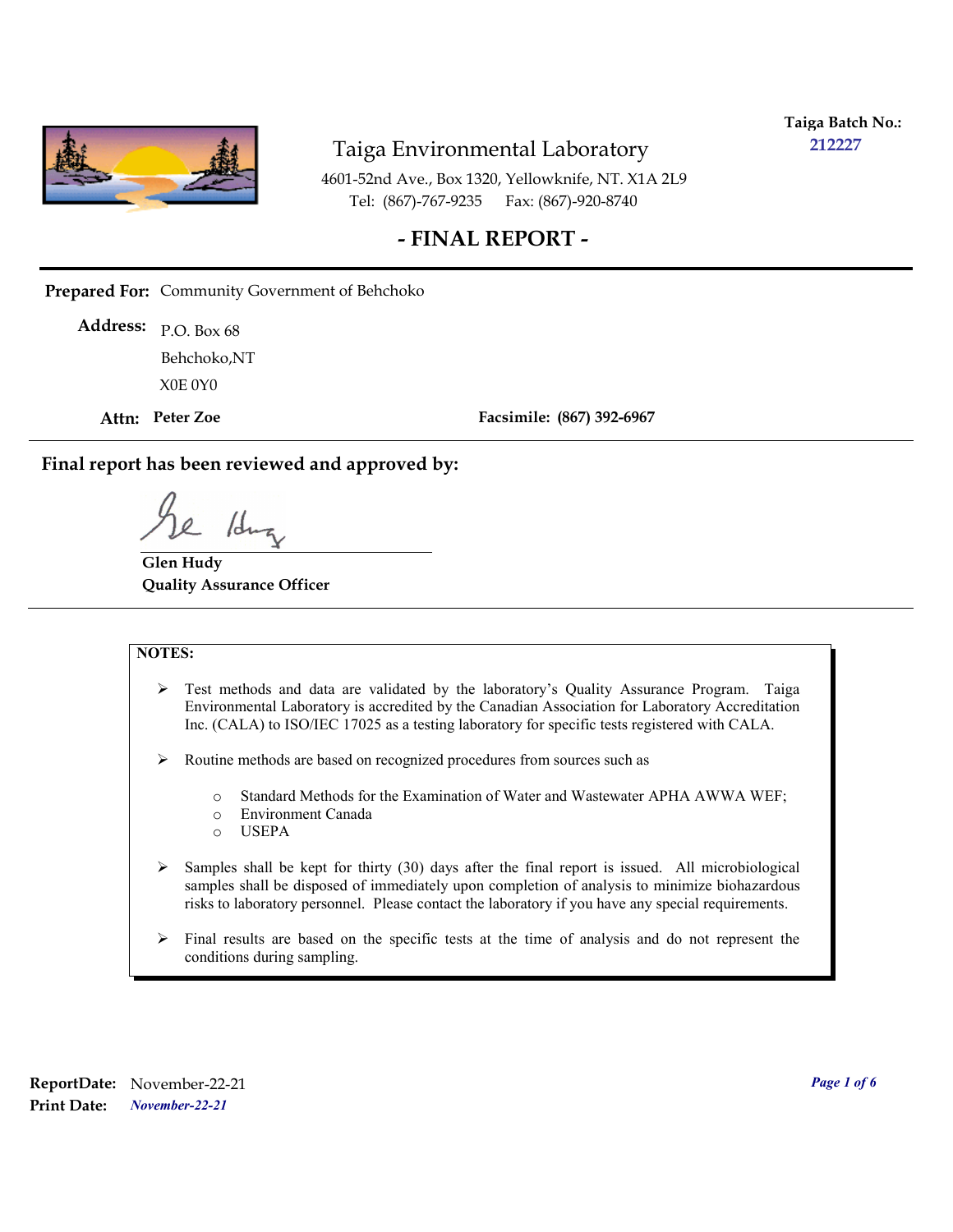

4601-52nd Ave., Box 1320, Yellowknife, NT. X1A 2L9 Tel: (867)-767-9235 Fax: (867)-920-8740

**Taiga Batch No.: 212227**

# **- CERTIFICATE OF ANALYSIS -**

#### Client Sample ID: R3 Taiga Sample ID: 001

| Client Project: W2014L3-002 |       |
|-----------------------------|-------|
| <b>Sample Type: Sewage</b>  |       |
| Received Date: 05-Nov-21    |       |
| Sampling Date: 05-Nov-21    |       |
| <b>Sampling Time:</b>       |       |
| Location: Rae-Edzo          |       |
| <b>Report Status:</b>       | Final |

| <b>Test Parameter</b>         | <b>Result</b> | Detection<br>Limit | Units      | Analysis<br>Date | Analytical<br>Method* | <b>Qualifer</b> |
|-------------------------------|---------------|--------------------|------------|------------------|-----------------------|-----------------|
| <b>Inorganics - Nutrients</b> |               |                    |            |                  |                       |                 |
| Ammonia as Nitrogen           | 1.34          | 0.005              | mg/L       | 19-Nov-21        | <b>TEL068</b>         |                 |
| Biochemical Oxygen Demand     | 8             | $\overline{2}$     | mg/L       | 06-Nov-21        | <b>TEL019</b>         |                 |
| <b>CBOD</b>                   | 9             | $\overline{2}$     | mg/L       | 06-Nov-21        | <b>TEL019</b>         |                 |
| Nitrogen, Dissolved           | 4.99          | 0.06               | mg/L       | 10-Nov-21        | <b>TEL066</b>         |                 |
| Nitrogen, Total               | 6.73          | 0.06               | mg/L       | 10-Nov-21        | <b>TEL066</b>         |                 |
| Ortho-Phosphate as Phosphorus | 3.80          | 0.002              | mg/L       | 10-Nov-21        | <b>TEL069</b>         |                 |
| Phosphorous, Dissolved        | 3.76          | 0.002              | mg/L       | 18-Nov-21        | <b>TEL069</b>         |                 |
| Phosphorous, Total            | 4.45          | 0.002              | mg/L       | 18-Nov-21        | <b>TEL069</b>         |                 |
| <b>Inorganics - Physicals</b> |               |                    |            |                  |                       |                 |
| Alkalinity, Total (as CaCO3)  | 134           | $0.4\,$            | mg/L       | 05-Nov-21        | <b>TEL060</b>         |                 |
| Conductivity, Specific (@25C) | 504           | $0.4\,$            | $\mu$ S/cm | 05-Nov-21        | <b>TEL059</b>         |                 |
| pH                            | 8.13          |                    | pH units   | 05-Nov-21        | <b>TEL058</b>         |                 |
| Solids, Total Dissolved       | 294           | 10                 | mg/L       | 09-Nov-21        | <b>TEL009</b>         |                 |
| Solids, Total Suspended       | 38            | 3                  | mg/L       | 09-Nov-21        | TEL008                |                 |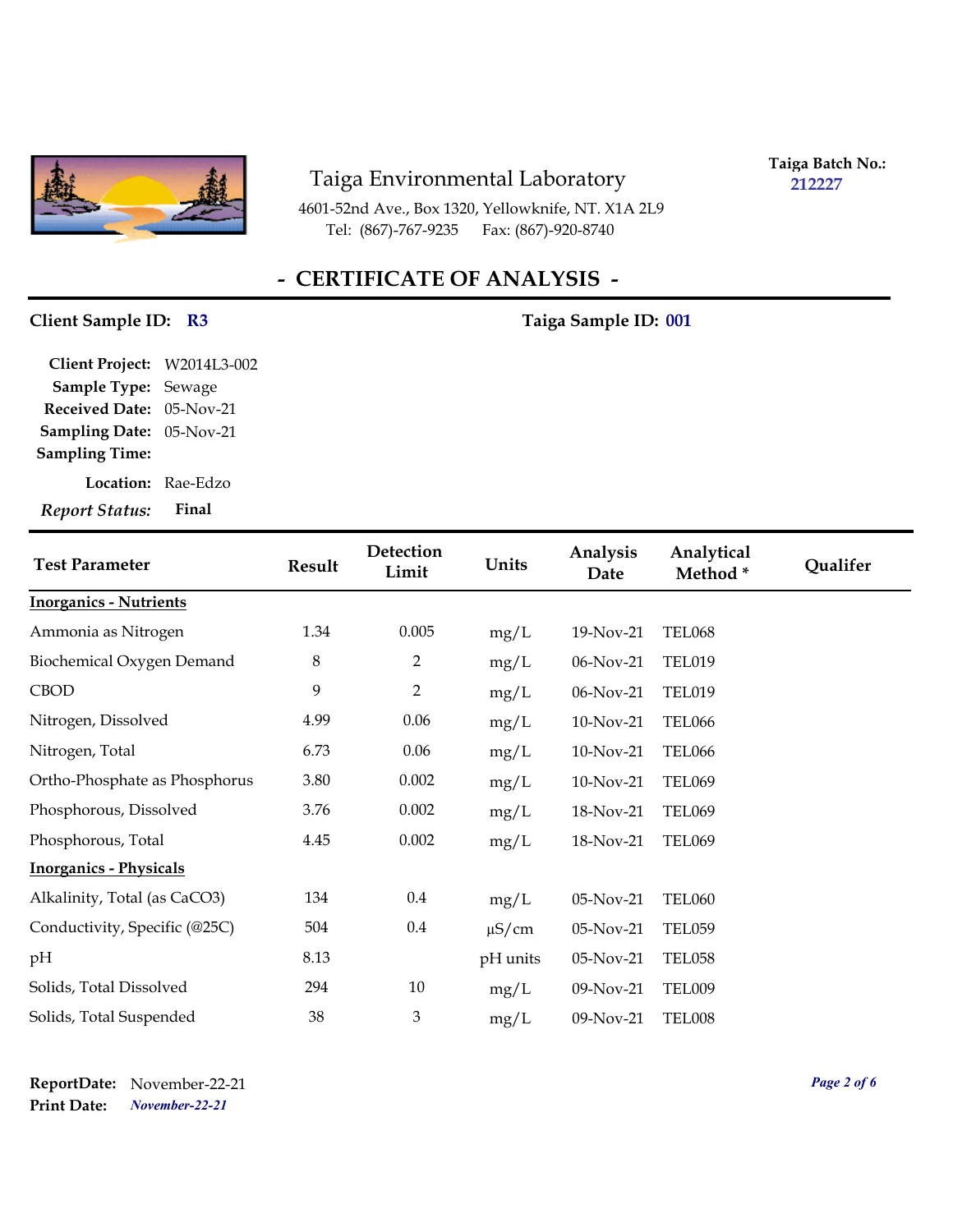

**Taiga Batch No.: 212227**

4601-52nd Ave., Box 1320, Yellowknife, NT. X1A 2L9 Tel: (867)-767-9235 Fax: (867)-920-8740

# **- CERTIFICATE OF ANALYSIS -**

| Client Sample ID: R3        | Taiga Sample ID: 001 |               |           |              |               |
|-----------------------------|----------------------|---------------|-----------|--------------|---------------|
| <b>Major Ions</b>           |                      |               |           |              |               |
| Nitrate+Nitrite as Nitrogen | 0.74                 | 0.01          | mg/L      | $06$ -Nov-21 | TEL055        |
| Microbiology                |                      |               |           |              |               |
| Coliforms, Fecal            | 190                  | 10            | CFU/100mL | $08-Nov-21$  | TEL017        |
| Coliforms, Total            | 24200                | 10            | MPN/100ml | $05-Nov-21$  | <b>TEL053</b> |
| Escherichia coli            | 365                  | 1             | MPN/100ml | $05-Nov-21$  | TEL053        |
| Organics                    |                      |               |           |              |               |
| Hexane Extractable Material | 2.0<br>$\prec$       | $\mathcal{P}$ | mg/L      | $15-Nov-21$  | <b>TEL072</b> |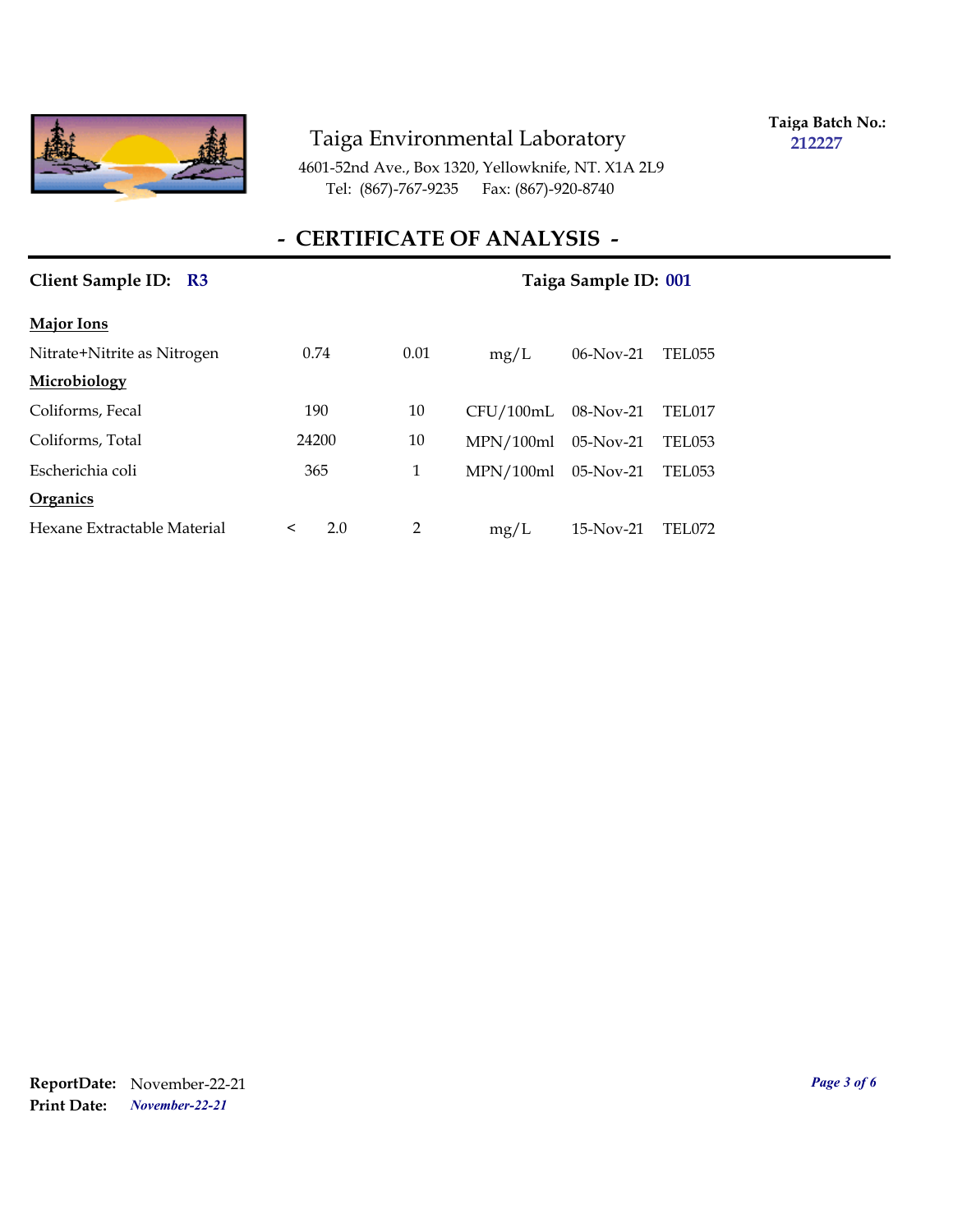

**Taiga Batch No.: 212227**

4601-52nd Ave., Box 1320, Yellowknife, NT. X1A 2L9 Tel: (867)-767-9235 Fax: (867)-920-8740

# **- CERTIFICATE OF ANALYSIS -**

#### Client Sample ID: R4 Taiga Sample ID: 002

| Client Project: W2014L3-002 |  |
|-----------------------------|--|
| Sample Type: Sewage         |  |
| Received Date: 05-Nov-21    |  |
| Sampling Date: 05-Nov-21    |  |
| <b>Sampling Time:</b>       |  |
| Location: Rae-Edzo          |  |

*Report Status:* **Final**

| <b>Test Parameter</b>         | <b>Result</b>               | Detection<br>Limit | Units      | Analysis<br>Date | Analytical<br>Method* | Qualifer |
|-------------------------------|-----------------------------|--------------------|------------|------------------|-----------------------|----------|
| <b>Inorganics - Nutrients</b> |                             |                    |            |                  |                       |          |
| Ammonia as Nitrogen           | 0.025                       | 0.005              | mg/L       | 19-Nov-21        | <b>TEL068</b>         |          |
| Biochemical Oxygen Demand     | 4                           | $\overline{2}$     | mg/L       | 06-Nov-21        | <b>TEL019</b>         |          |
| <b>CBOD</b>                   | $\ensuremath{\mathfrak{Z}}$ | $\overline{2}$     | mg/L       | 06-Nov-21        | <b>TEL019</b>         |          |
| Nitrogen, Dissolved           | 1.16                        | 0.06               | mg/L       | 10-Nov-21        | <b>TEL066</b>         |          |
| Nitrogen, Total               | 1.12                        | 0.06               | mg/L       | 10-Nov-21        | <b>TEL066</b>         |          |
| Ortho-Phosphate as Phosphorus | < 0.002                     | 0.002              | mg/L       | 10-Nov-21        | <b>TEL069</b>         |          |
| Phosphorous, Dissolved        | 0.010                       | 0.002              | mg/L       | 18-Nov-21        | <b>TEL069</b>         |          |
| Phosphorous, Total            | 0.020                       | 0.002              | mg/L       | 18-Nov-21        | <b>TEL069</b>         |          |
| <b>Inorganics - Physicals</b> |                             |                    |            |                  |                       |          |
| Alkalinity, Total (as CaCO3)  | 52.7                        | 0.4                | mg/L       | 05-Nov-21        | <b>TEL060</b>         |          |
| Conductivity, Specific (@25C) | 142                         | 0.4                | $\mu$ S/cm | 05-Nov-21        | <b>TEL059</b>         |          |
| pН                            | 6.95                        |                    | pH units   | 05-Nov-21        | <b>TEL058</b>         |          |
| Solids, Total Dissolved       | 114                         | 10                 | mg/L       | 09-Nov-21        | TEL009                |          |
| Solids, Total Suspended       | 6                           | 3                  | mg/L       | 09-Nov-21        | TEL008                |          |
| <b>Major Ions</b>             |                             |                    |            |                  |                       |          |
| Nitrate+Nitrite as Nitrogen   | 0.03                        | 0.01               | mg/L       | 06-Nov-21        | <b>TEL055</b>         |          |

*November-22-21* **Print Date: ReportDate:** November-22-21 *Page 4 of 6*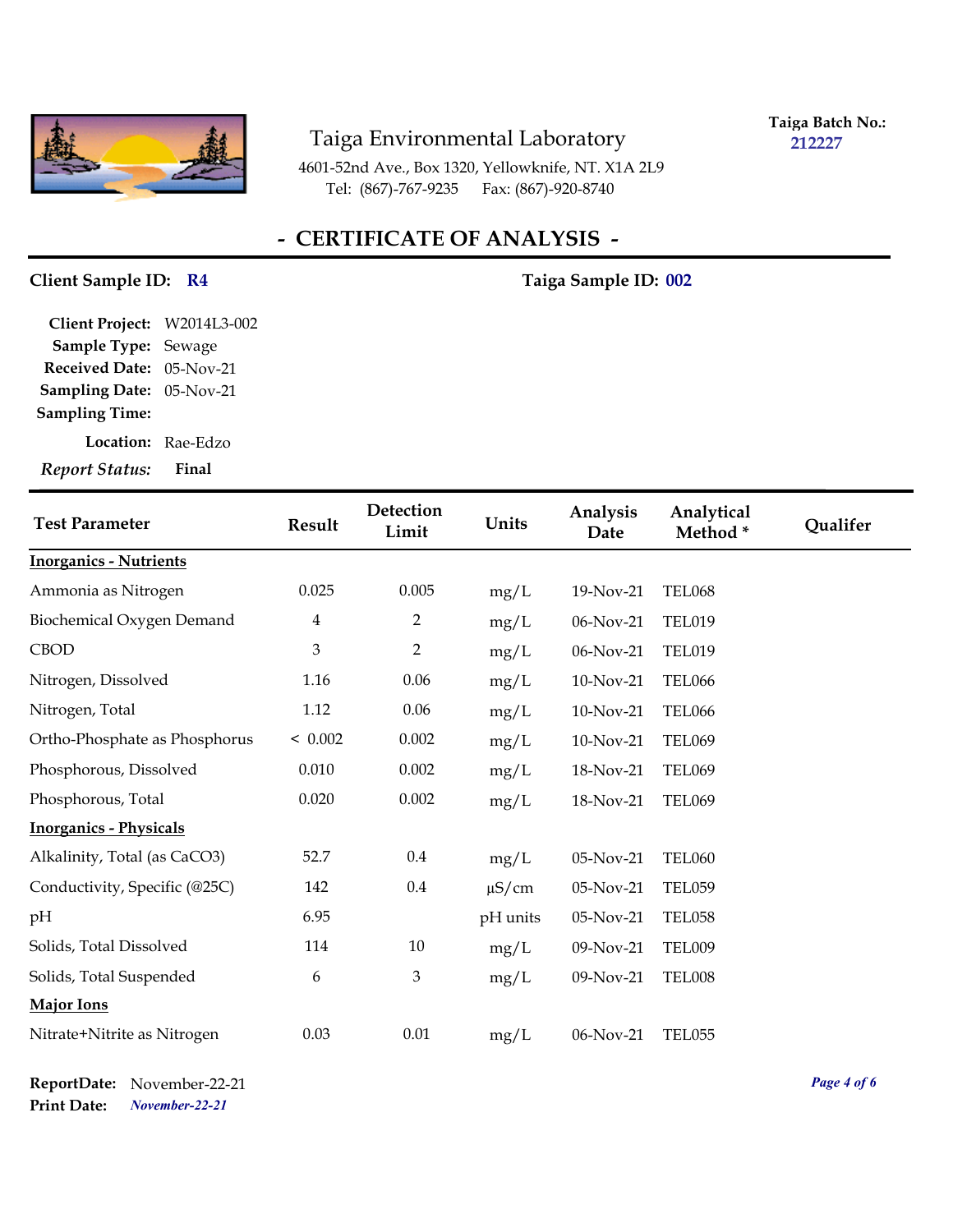

**Taiga Batch No.: 212227**

4601-52nd Ave., Box 1320, Yellowknife, NT. X1A 2L9 Tel: (867)-767-9235 Fax: (867)-920-8740

# **- CERTIFICATE OF ANALYSIS -**

| Client Sample ID: R4        | Taiga Sample ID: 002 |     |   |           |           |               |  |
|-----------------------------|----------------------|-----|---|-----------|-----------|---------------|--|
| Microbiology                |                      |     |   |           |           |               |  |
| Coliforms, Fecal            | 1                    |     | 1 | CFU/100mL | 08-Nov-21 | TEL017        |  |
| Coliforms, Total            | 45.0                 |     | 1 | MPN/100ml | 05-Nov-21 | TEL053        |  |
| Escherichia coli            | $\,<\,$              | 1.0 | 1 | MPN/100ml | 05-Nov-21 | TEL053        |  |
| Organics                    |                      |     |   |           |           |               |  |
| Hexane Extractable Material | $\,<\,$              | 2.0 | 2 | mg/L      | 15-Nov-21 | <b>TEL072</b> |  |